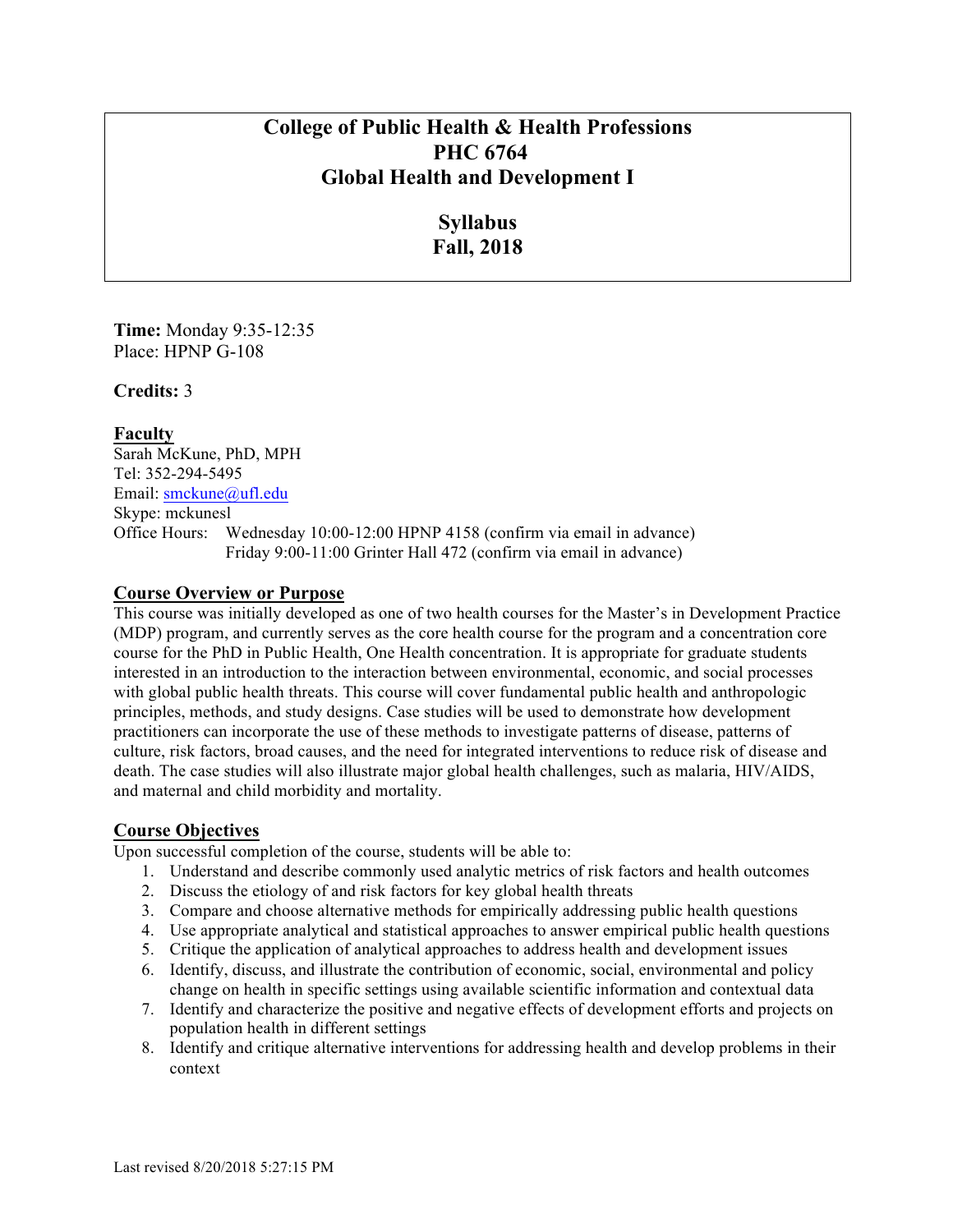### **Course Materials**

Readings will be drawn from current published literature in public health and development.

Main background reference: **(DCP3)** Disease Control Priorities (3<sup>nd</sup> Edition), (2015) Jamison DT, Breman JG, Nugent R, Gelband H, Horton S, Jha P, Laxminarayan (www.dcp3.org)

#### **Class participation**

As a graduate class, all students are expected to attend and actively participate in class. Do not use electronic devices, including phones, tablets, and laptop computers, for purposes other than those relating to the class.

#### **Evaluation**

| 10%   |
|-------|
| 10%   |
| 20%   |
| 10%   |
| 35%   |
| 10%   |
| $5\%$ |
|       |

Exercises. These are short assignments during the early part of the course designed to apply the concepts and skills introduced in the earlier class sessions. Assignments are due before class on the week that they are listed.

Discussion leader. Each week a team of students will lead a class discussion on the empirical readings. Students should NOT develop a presentation, but should synthesize readings sufficient to highlight key take-away messages and raise critical questions the empirical readings through discussion with classmates. Approximately 30 minutes of each class will be allocated for such discussion.

Mid-term exam. This is designed for you to test your understanding of the basic public health analytical methods, understand their application by others, and apply them to new situations. The exam is NOT a group project and must be completed independently.

Individual written assignment. Individuals (or you may work in pairs, should you choose) must identify a project, topic, and deliverable by September 10 on which they will work over the course of the semester. Multiple projects have been identified by the instructor, and students must choose from this list or in collaboration with the instructor to determine his/her written deliverable for the course. This may be a statistical analysis and report, a grant/project proposal, or a literature review. This assignment is designed to give students exposure and practice based experience working on real issues, the opportunity to analyze data for existing projects, and the chance to contribute meaningfully to ongoing global health efforts. Students will have to turn in a research plan or outline for their deliverable by October 15. Final versions must be turned in no later than

Final group project. Groups will conduct a situation analysis for each specific project. This will vary by project but will include efforts of all students working on deliverables for a given project. Students should include analysis of literature describing the problem, primary data (DHS or project specific, if available), the intervention, if implemented, and key findings of the project, when available. They will produce a group presentation to be delivered during class time.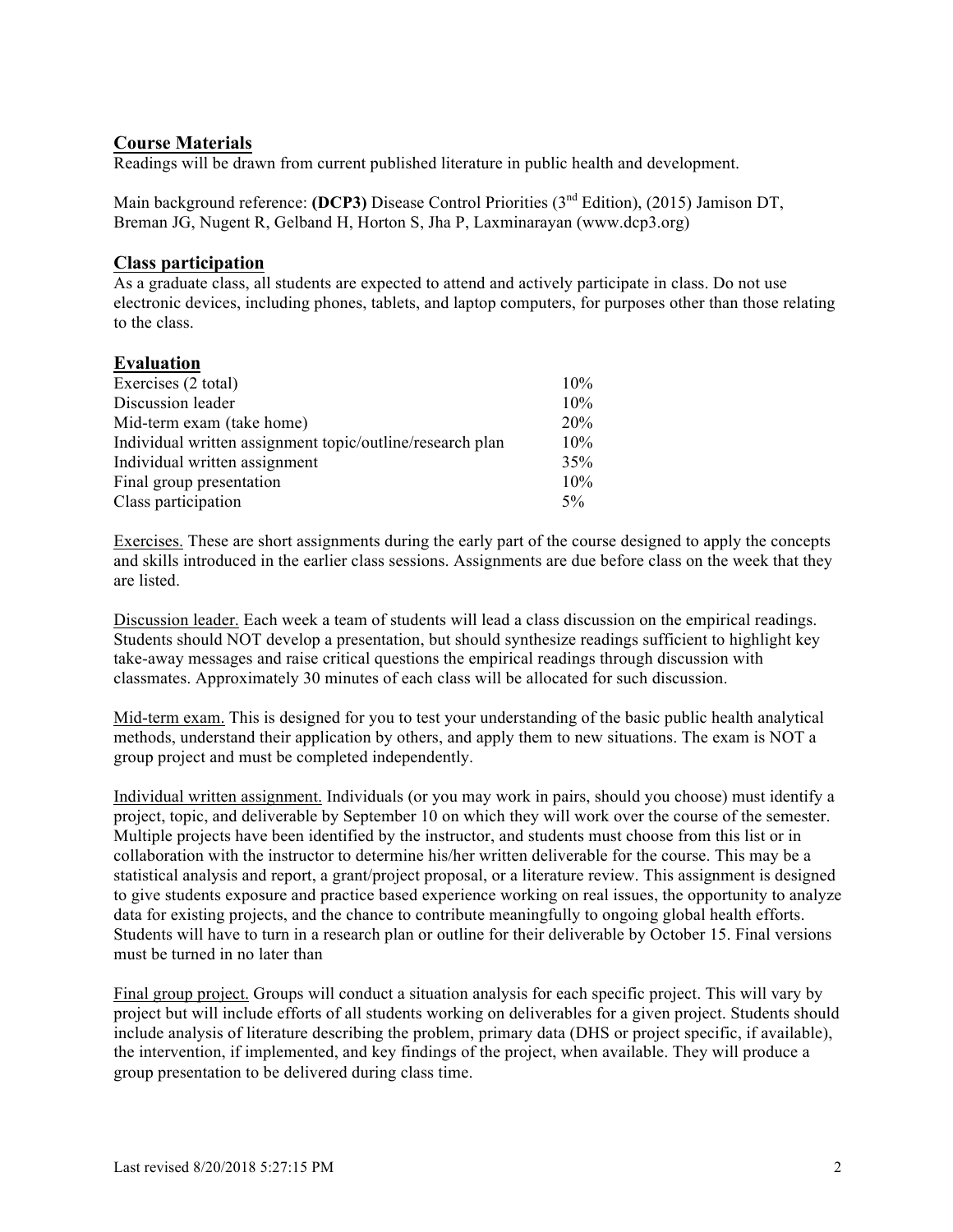Class participation. Consistent with the spirit of graduate education and the interactive nature of development practice, students are expected to participate fully in every class session. Attendance taken each class and evidence of having completed all readings and associated homework before each class will determine participation grade.

#### **Grading scale**

| % Earned<br>in class | 100%<br>$\circ$ | ╰०<br>$\circ$<br>σ<br>⋍<br>⌒ | ╰०<br>$90\%$<br>$\infty$ | ╰०<br>$\circ$<br>$\infty$<br>$\sim$<br>$\infty$ | ╰०<br>$\circ$<br>$\sim$<br>$\infty$<br>$\infty$ | ╰०<br>$80\%$<br>∼ | ╰०<br>$\circ$<br>$\sim$<br>$\overline{ }$ | ╰०<br>$\circ$<br>$\mathbf{\hat{z}}$<br>∼<br>⊂<br>$\overline{ }$ | ∾<br>$\geq$<br>n<br>७ | ್-<br>$\circ$<br>$\sim$<br>ن |
|----------------------|-----------------|------------------------------|--------------------------|-------------------------------------------------|-------------------------------------------------|-------------------|-------------------------------------------|-----------------------------------------------------------------|-----------------------|------------------------------|
| Letter<br>Grade      | A               | A-                           | B+                       | В                                               | В-                                              | C+                | ⌒                                         |                                                                 |                       |                              |

#### **Translation of letter grades to grade points**

| Letter<br>Grade | $\overline{1}$ | А-   | B+           | Β   | $B-$ | $\sim$ $\sim$ | ⌒<br>◡ | $\sim$<br>$\overline{\phantom{0}}$<br>◡ | D+                | $\overline{\phantom{a}}$<br>◡ | <sub>n</sub><br>D- | <b>D</b><br>ы | WF      |     | NG      | $\alpha$ $\bf{r}$<br>3-U |
|-----------------|----------------|------|--------------|-----|------|---------------|--------|-----------------------------------------|-------------------|-------------------------------|--------------------|---------------|---------|-----|---------|--------------------------|
| Grade<br>points | 4.0            | 3.67 | 2.22<br>3.33 | 3.0 | 2.67 | 222<br>ر ر .  | 2.0    | 1.67                                    | $\bigcap$<br>1.JJ | 1.0                           | 0.67               | 0.0           | $0.0\,$ | 0.0 | $0.0\,$ | 0.0                      |

For greater detail on the meaning of letter grades and university policies related to them, see the Registrar's Grade Policy regulations: http://www.registrar.ufl.edu/catalog/policies/regulationgrades.html

For greater detail on the meaning of letter grades and university policies related to them, see the Registrar's Grade Policy regulations: http://www.registrar.ufl.edu/catalog/policies/regulationgrades.html

# **Topical Outline – SUBJECT TO CHANGE, please check one week before class via website**

| Wk             | Date    | <b>Topic</b>                  | Reading ( $*$ = Required)   | <b>Assignment</b> |
|----------------|---------|-------------------------------|-----------------------------|-------------------|
|                |         |                               |                             |                   |
| 1              | Aug 27  | Introduction to Course        | *Wang et al., 2017          |                   |
|                |         | Introduction to Global Health | *Hay et al., 2017           |                   |
|                |         |                               | *Naghavi et al., 2017       |                   |
|                |         |                               | *Hyder and Morrow, 2009     |                   |
|                |         |                               | $*$ Liu et al, 2012         |                   |
|                |         |                               | *Podcast Lancet Series 2017 |                   |
|                | Sept 3  | No class                      |                             |                   |
| $\overline{2}$ | Sept 10 | Basics of Epidemiology        | Earnst et al., 2009         | Exercise 1        |
|                |         | Measuring Health              | Bauman et al., 2012         | assigned          |
|                |         |                               | Semba et al., 2008          |                   |
|                |         | Introduction to Demographic   | Coovadia et al., 2007       | Introduction to   |
|                |         | and Health Surveys            |                             | final project and |
|                |         |                               |                             | sign up for final |
|                |         |                               |                             | deliverable       |
| $\overline{3}$ | Sept 17 | Health Systems and delivery   | Bollinger and Kruk, 2015    | Exercise 1 due    |
|                |         |                               | Grabowsky et al., 2005      | in class          |
|                |         |                               | Masive et al., 2010         |                   |
|                |         |                               | Chuma 2007                  | Exercise 2        |
|                |         |                               | Chandramohan et al., 2007   | assigned $-$ Risk |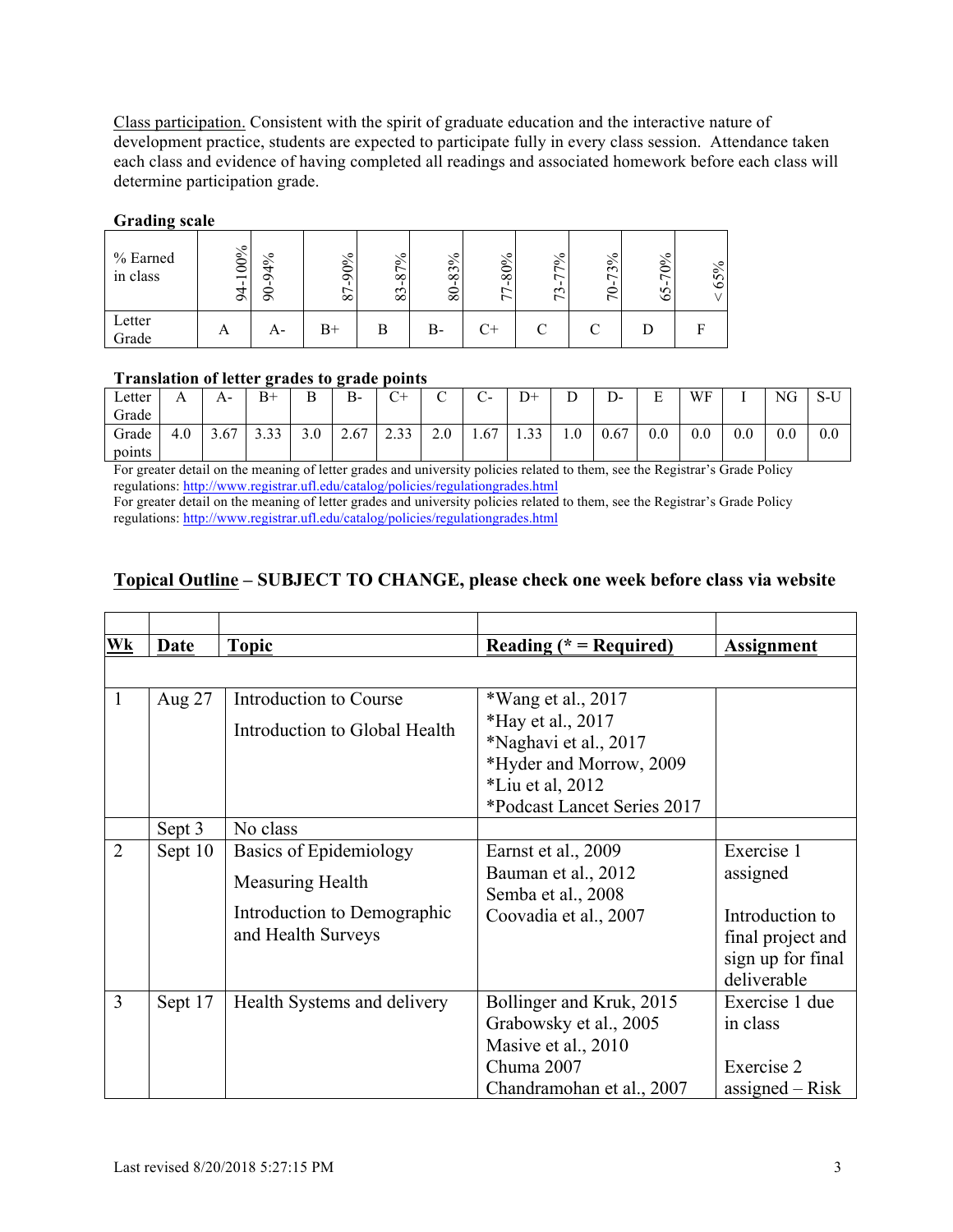|                |         |                                                                                   | Ravishankar et al., 2009<br>Beaglehole et al., 2008                                                                                                                                                                                          | factors and<br>disease burden                                 |
|----------------|---------|-----------------------------------------------------------------------------------|----------------------------------------------------------------------------------------------------------------------------------------------------------------------------------------------------------------------------------------------|---------------------------------------------------------------|
| $\overline{4}$ | Sept 24 | Health Behavior and<br><b>Qualitative Methods</b>                                 | *Scrimshaw 2009<br>*Ribera 2011<br>*Sori, 2012<br>Lee et al., 2012<br>Vrazel et al, 2008<br>Weisman and Besser 2004<br>McMahon et al., 2011<br>Pikora et al., 2003                                                                           | Exercise 2 due -<br>Risk factors and<br>disease burden        |
| 5              | Oct 1   | Environmental health<br>Applications to air pollution<br>and water and sanitation | *Keusch et al, 2015 (DCP3)<br>*Smith et al 1999<br><i>*Zhang et al, 2010</i><br>*Eisenberg et al., 2012<br>Bartram & Cairneross, 2010<br>Hunter et al., 2010<br>Haines, Smith et al., 2007<br>Smith and Mehta, 2003<br>Wilkinson et al, 2007 | Take home<br>mid-term<br>assigned; Due<br>Oct 7 at 5:00<br>pm |
|                |         |                                                                                   | <b>Health and Development</b>                                                                                                                                                                                                                |                                                               |
| 6              | Oct 8   | Nutrition<br>Food and agricultural systems                                        | *Bhutta et al., 2015 (DCP3)<br>*Iannotti et al., 2017<br>*Headey et al., 2018<br>Shelling et al., 2005<br>Bhutta et al., 2008.<br>Bryce et al., 2008<br>Gregson et al., 2001                                                                 |                                                               |
| $\overline{7}$ | Oct 15  | Demographic transition<br>Non-communicable disease                                | *Rohina et al., 2015 (DCP3)<br>*Mayosi et al., 2009<br>*Stevens et al, 2008<br>*Tollman et al, 2008<br>Yang et al, 2008<br>Miranda et al, 2008                                                                                               | Draft 1<br>Deliverable Due                                    |
| 8              | Oct 22  | Maternal and Reproductive<br>Health                                               | *Filippi et al, 2015 (DCP3)<br>*Gulmezoglu et al, 2015<br>(DCP3)<br>*Jeffrey and Jeffrey, 2010<br>Rosata et al., 2008                                                                                                                        |                                                               |
| 9              | Oct 29  | <b>HIV/AIDS</b>                                                                   | *DCP2, Ch 18<br>*Coovadia et al., 2007.<br>*Kidman et al., 2010                                                                                                                                                                              |                                                               |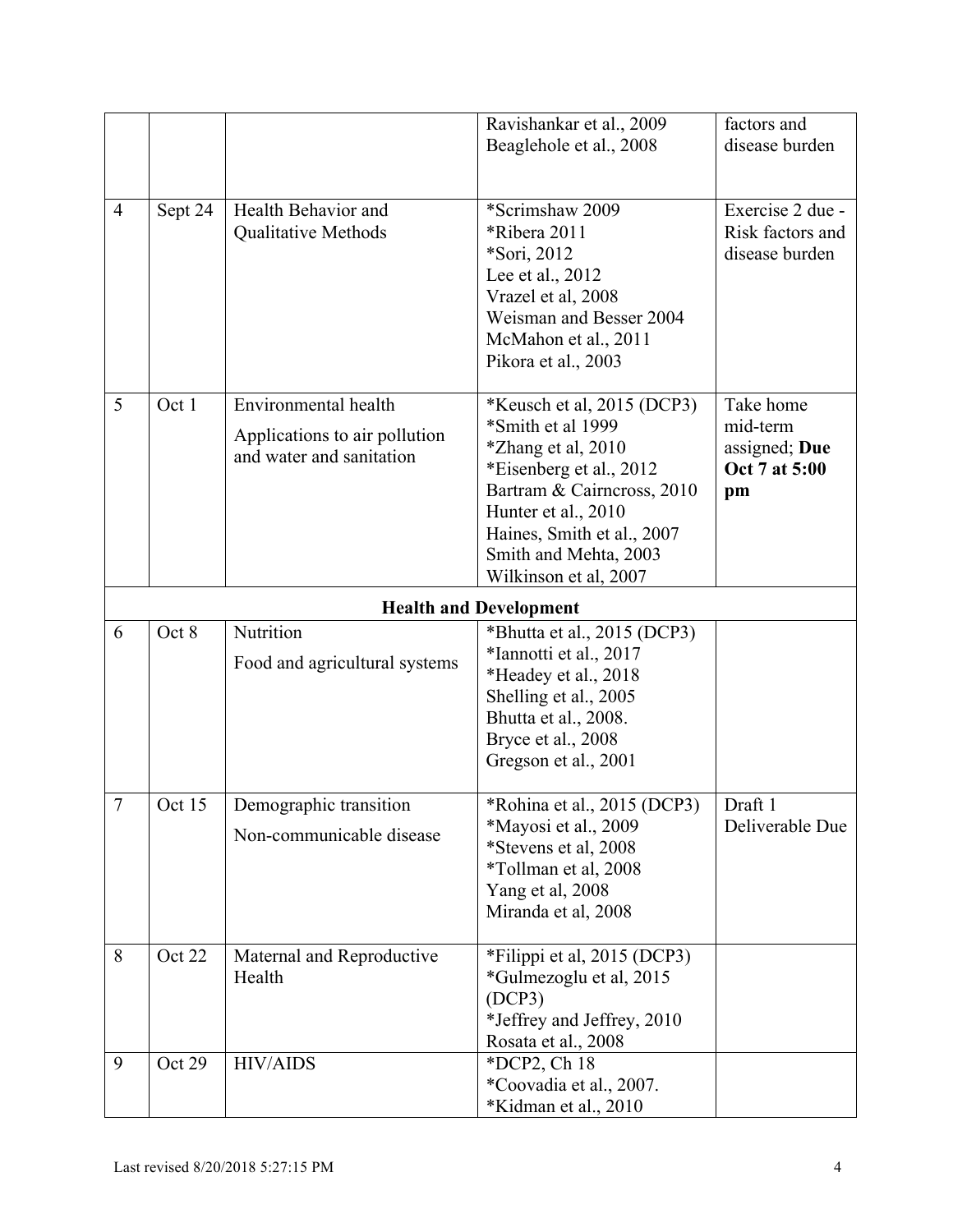|    |          |                                                                     | Riley and Baah-Odoom,<br>2010                                                                                                                                    |                                                               |
|----|----------|---------------------------------------------------------------------|------------------------------------------------------------------------------------------------------------------------------------------------------------------|---------------------------------------------------------------|
| 10 | Nov $5$  | Migration and urban health $-$                                      | *Eisenberg et al., 2012<br>*Anglewic et al., 2012                                                                                                                |                                                               |
|    | Nov $12$ | NO CLASS – Veteran's Day                                            |                                                                                                                                                                  |                                                               |
| 11 | Nov $19$ | Land use change<br>Climate variability and health<br>Dr. McKune out | *Lloyd et al., $2011$<br>*Keiser et al., 2004<br>*Patz et al, 2008<br>Kibret et al., 2010<br>Kittinger et al., 2008<br>Fegan et al., 2007<br>Butala et al., 2010 |                                                               |
| 12 | Nov $26$ | Malaria                                                             | *Da Silva-Nunez et al., 2008<br>Baragatti et al 2009                                                                                                             | Final written<br>deliverables due<br>Student<br>presentations |
| 13 | Dec 3    | Conflict and health                                                 | *Munyandamutsa et al, 2012<br>*Mcmullen et al 2012                                                                                                               | Student<br>presentations                                      |

#### **Readings and References List (Note: Required readings are starred\*)**

- \*Anglewicz, P., *Migration, marital change, and HIV infection in Malawi.* Demography, 2012. **49**(1): p. 239-65.
- Arifeen SE, Hoque DM, Akter T, Rahman M, Hoque ME, Begum K, Chowdhury EK, Khan R, Blum LS, Ahmed S, Hossain MA, Siddik A, Begum N, Sadeq-ur Rahman Q, Haque TM, Billah SM, Islam M, Rumi RA, Law E, Al-Helal ZA, Baqui AH, Schellenberg J, Adam T, Moulton LH, Habicht JP, Scherpbier RW, Victora CG, Bryce J, Black RE. 2009. Effect of the Integrated Management of Childhood Illness strategy on childhood mortality and nutrition in a rural area in Bangladesh: a cluster randomized trial. Lancet. Aug 1;374(9687):393-403.
- Baragatti M, Fournet F, Henry MC, Assi S, Ouedraogo H, Rogier C, Salem G. 2009. Social and environmental malaria risk factors in urban areas of Ouagadougou, Burkina Faso. Malar J. Jan 13;8:13.
- Bauman AE, Reis RS, Sallis JF, Wells JC, Loos RJ, Martin BW. Correlates of physical activity: why are some people physically active and others not? Lancet 2012 Jul 21;380(9838):258-71.
- Beaglehole R, Epping-Jordan J, Patel V, Chopra M, Ebrahim S, Kidd M, Haines A. 2008. Improving the prevention and management of chronic disease in low-income and middle-income countries: a priority for primary health care. Lancet. Sep 13;372(9642):940-9.
- Beaudoin CE, Boris NW, Brown L, Littrell MA, Macintyre KC. 2010.The multilevel effects of bonding and bridging social capital on child and adolescent health and psychosocial outcomes in Malawi. Soc Sci Med. Jun 16.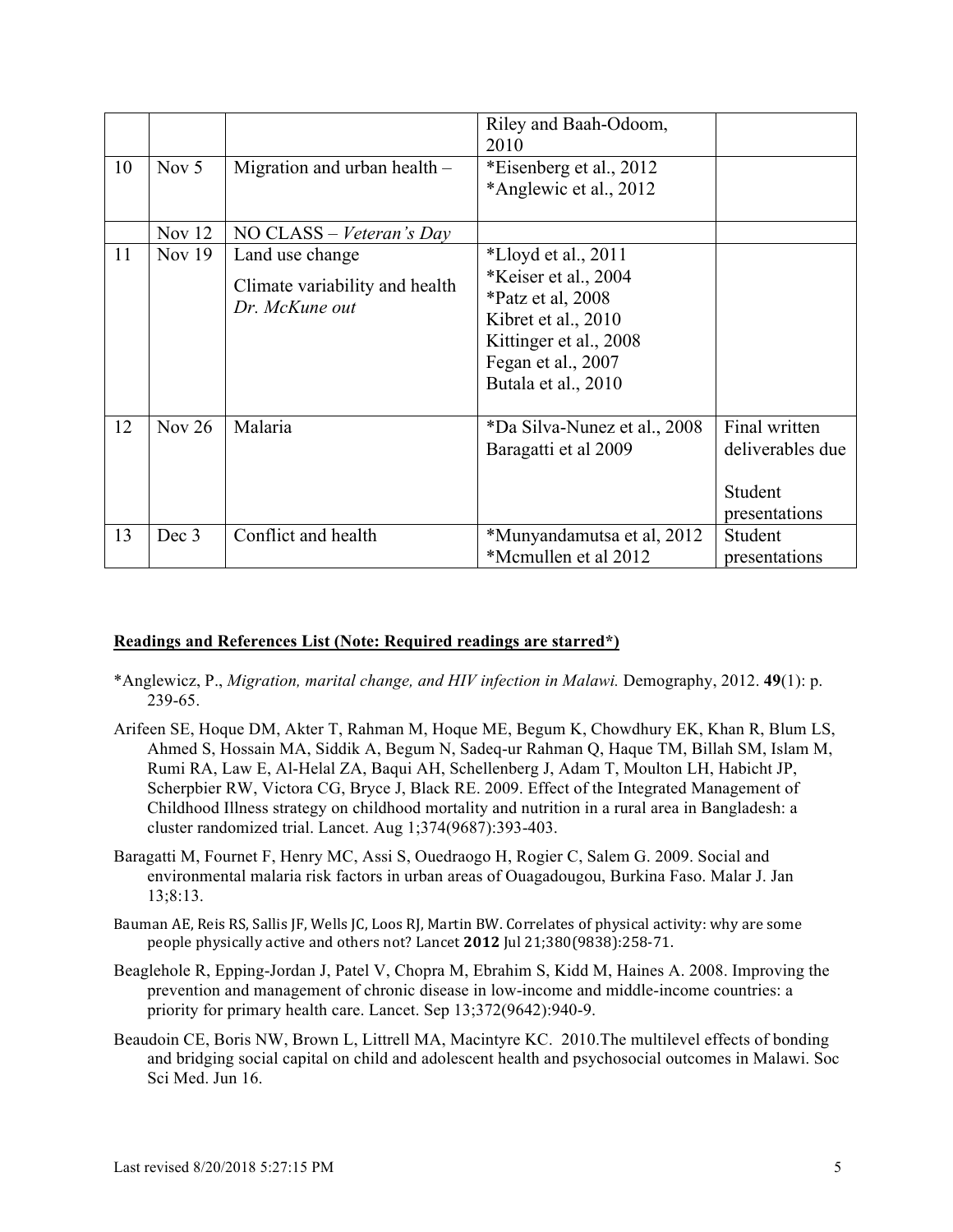- Bhutta ZA, Ahmed T, Black RE, Cousens S, Dewey K, Giugliani E, Haider BA, Kirkwood B, Morris SS, Sachdev HP, Shekar M; Maternal and Child Undernutrition Study Group. What works? Interventions for maternal and child undernutrition and survival. Lancet. 2008 Feb 2;371(9610):417-40.
- Bhutta ZA, Chopra M, Axelson H, Berman P, Boerma T, Bryce J, Bustreo F, CavagneroE, Cometto G, Daelmans B, de Francisco A, Fogstad H, Gupta N, Laski L, Lawn J, Maliqi B, Mason E, Pitt C, Requejo J, Starrs A, Victora CG, Wardlaw T. 2010. Countdown to 2015 decade report (2000-10): taking stock of maternal, newborn, and child survival. Lancet. Jun 5;375(9730):2032-44.
- Biggs B, King L, Basu S, Stuckler D. 2010. Is wealthier always healthier? The impact of national income level, inequality, and poverty on public health in Latin America. Soc Sci Med. Jul;71(2):266-73.
- \*Black RE, Cousens S, Johnson HL, Lawn JE, Rudan I, Bassani DG, Jha P, Campbell H, Walker CF, Cibulskis R, Eisele T, Liu L, Mathers C; Child Health Epidemiology Reference Group of WHO and UNICEF. 2010. Global, regional, and national causes of child mortality in 2008: a systematic analysis. Lancet. Jun 5;375(9730):1969-87.
- Black RE, Allen LH, Bhutta ZA, Caulfield LE, de Onis M, Ezzati M, Mathers C, Rivera J; Maternal and Child Undernutrition Study Group. 2008. Maternal and child undernutrition: global and regional exposures and health consequences. Lancet. Jan 19;371(9608):243-60.
- Blas E, Gilson L, Kelly MP, Labonte R, Lapitan J, Muntaner C, Ostlin P, Popay J, Sadana R, Sen G, Schrecker T, Vaghri Z. 2008. Addressing social determinants of health inequities: what can the state and civil society do? Lancet. Nov 8;372 (9650):1684-9.

Bollinger L and Kruk M, Innovations to Expand Access and Improve Quality of Health Services, DCP3, Vol 2, Ch 15. 2015.

- Bryce J, Coitinho D, Darnton-Hill I, Pelletier D, Pinstrup-Andersen P; Maternal and Child Undernutrition Study Group. 2008. Maternal and child undernutrition: effective action at national level. Lancet. Feb 9;371(9611):510-26.
- Bryce J, Gilroy K, Jones G, Hazel E, Black RE, Victora CG. 2010. The Accelerated Child Survival and Development programme in west Africa: a retrospective evaluation Lancet. Feb 13;375(9714):572- 82
- Butala NM, VanRooyen MJ, Patel RB. 2010. Improved health outcomes in urban slums through infrastructure upgrading. Soc Sci Med. Sep;71(5):935-40. Chopra M, Daviaud E, Pattinson R, Fonn S, Lawn JE. 2009. Saving the lives of South Africa's mothers, babies, and children: can the health system deliver? Lancet. Sep 5;374(9692):835-46.
- Chandramohan D, Webster J, Smith L, Awine T, Owusu-Agyei S, Carneiro I. 2007. Is the Expanded Programme on Immunisation the most appropriate delivery system for intermittent preventive treatment of malaria in West Africa? Trop Med Int Health. Jun;12(6):743-50.
- Chuma J, Gilson L, Molyneux C. 2007. Treatment-seeking behaviour, cost burdens and coping strategies among rural and urban households in Coastal Kenya: an equity analysis. Trop Med Int Health. May;12(5):673-86.
- Cochrane T, Davey RC. 2008. Increasing uptake of physical activity: a social ecological approach. J R Soc Promot Health. Jan;128(1):31-40.
- \*Coovadia HM, Rollins NC, Bland RM, Little K, Coutsoudis A, Bennish ML, Newell ML. 2007. Motherto-child transmission of HIV-1 infection during exclusive breastfeeding in the first 6 months of life: an intervention cohort study. Lancet. Mar 31;369(9567):1107-16.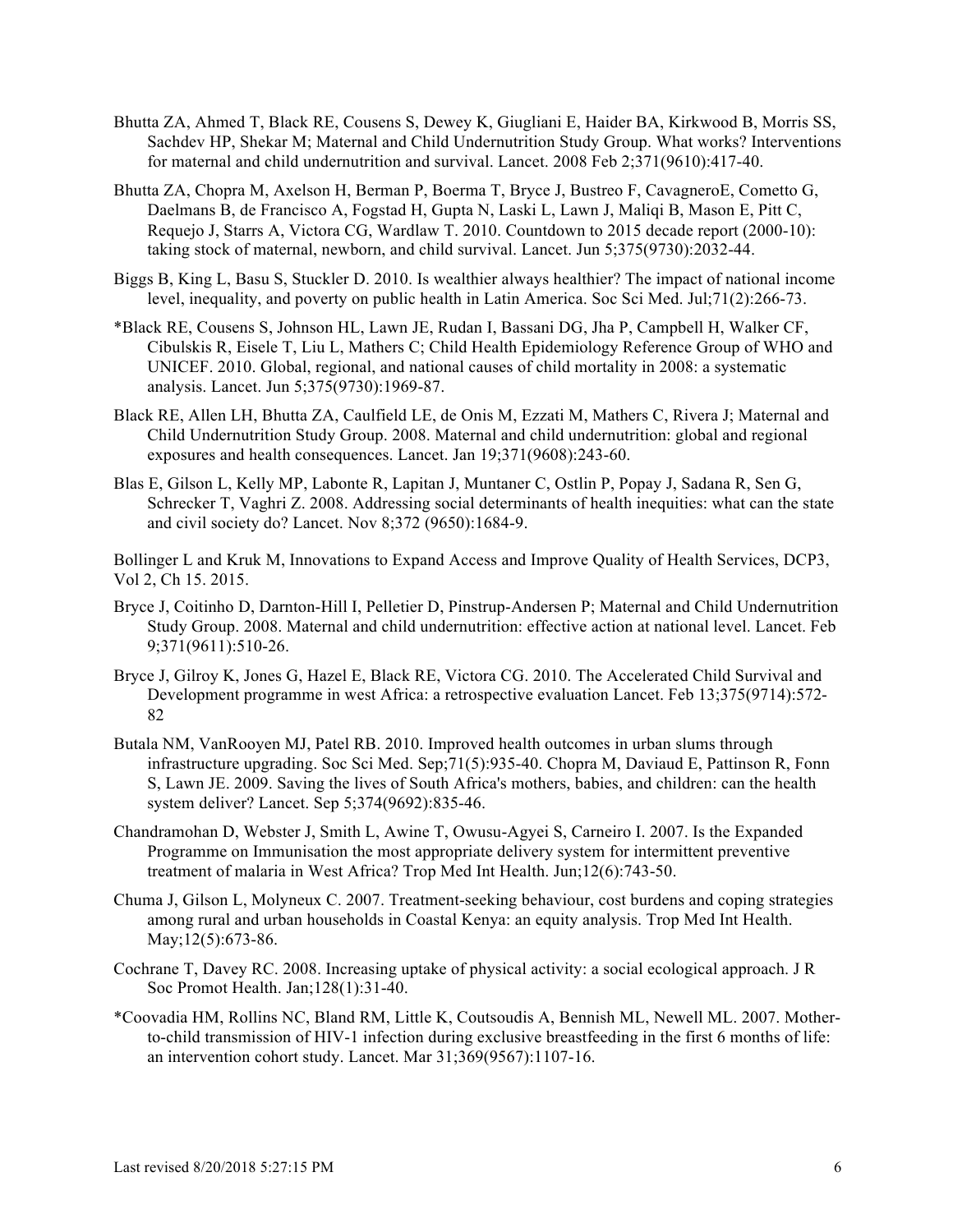- Countdown 2008 Equity Analysis Group, Boerma JT, Bryce J, Kinfu Y, Axelson H,Victora CG. 2008. Mind the gap: equity and trends in coverage of maternal, newborn, and child health services in 54 Countdown countries. Lancet. Apr 12;371(9620): 1259-67.
- Countdown Working Group on Health Policy and Health Systems, Cavagnero E, Daelmans B, Gupta N, Scherpbier R, Shankar A. 2008. Assessment of the health system and policy environment as a critical complement to tracking intervention coverage for maternal, newborn, and child health. Lancet. Apr 12;371(9620):1284-93.
- \*Cresswell JA, Campbell OM, De Silva MJ, Filippi V. Effect of maternal obesity on neonatal death in sub-Saharan Africa: multivariable analysis of 27 national datasets. Lancet 2012 Aug 8.
- \*da Silva-Nunes M, Codelo CT, Malafronte RS, da Silva NS, Juncansen C, Muniz PT, Ferreira MU. 2008. Malaria on the Amazonian frontier: transmission dynamics, risk factors, spatial distribution, and prospects for control. Am J Trop Med Hyg. Oct;79(4):624-35.
- \*Dikshit R, Gupta PC, Ramasundarahettige C, et al. Cancer mortality in India: a nationally representative survey. Lancet **2012** May 12;379(9828):1807-16.
- \*Eisenberg, J.N., et al., *Toward a systems approach to enteric pathogen transmission: from individual independence to community interdependence.* Annual review of public health, 2012. **33**: p. 239-57.
- Eisenberg, J.N., et al., *In-roads to the spread of antibiotic resistance: regional patterns of microbial transmission in northern coastal Ecuador.* Journal of the Royal Society, Interface / the Royal Society, 2012. **9**(70): p. 1029-39.
- \*Ernst KC, Lindblade KA, Koech D, Sumba PO, Kuwuor DO, John CC, Wilson ML. 2009. Environmental, socio-demographic and behavioural determinants of malaria risk in the western Kenyan highlands: a case-control study. Trop Med Int Health. 2009 Oct;14(10):1258-65.
- Erwin DO, Trevi√±o M, Saad-Harfouche FG, Rodriguez EM, Gage E, Jandorf L. 2010. Contextualizing diversity and culture within cancer control interventions for Latinas: changing interventions, not cultures. Soc Sci Med. Aug;71(4):693-701.
- Fegan GW, Noor AM, Akhwale WS, Cousens S, Snow RW. 2007. Effect of expanded insecticide-treated bednet coverage on child survival in rural Kenya: a longitudinal study. Lancet. Sep 22;370(9592):1035-9.
- Feikin DR, Nguyen LM, Adazu K, Ombok M, Audi A, Slutsker L, Lindblade KA. 2009. The impact of distance of residence from a peripheral health facility on pediatric health utilisation in rural western Kenya. Trop Med Int Health. Jan;14(1):54-61.
- Filippi V, Ronsmans C, Campbell OM, Graham WJ, Mills A, Borghi J, Koblinsky M, Osrin D. 2006. Maternal health in poor countries: the broader context and a call for action. Lancet. Oct 28;368(9546):1535-41.
- \*Grabowsky M, Farrell N, Hawley W, Chimumbwa J, Hoyer S, Wolkon A, Selanikio J. 2005. Integrating insecticide-treated bednets into a measles vaccination campaign achieves high, rapid and equitable coverage with direct and voucher-based methods. Trop Med Int Health. Nov;10(11):1151-60.
- \*Gregson J, Foerster SB, Orr R, Jones L, Benedict J, Clarke B, Hersey J, Lewis J, Zotz AK. 2001. System, environmental, and policy changes: using the social-ecological model as a framework for evaluating nutrition education and social marketing programs with low-income audiences. J Nutr Educ. 2001;33 Suppl 1:S4-15.
- \* Hay SI, Abajobir AA, Abate KH, Abbafati C, Abbas KM, Abd-Allah F, Abdulkader RS, Abdulle AM, Abebo TA, Abera SF, Aboyans V. Global, regional, and national disability-adjusted life-years (DALYs) for 333 diseases and injuries and healthy life expectancy (HALE) for 195 countries and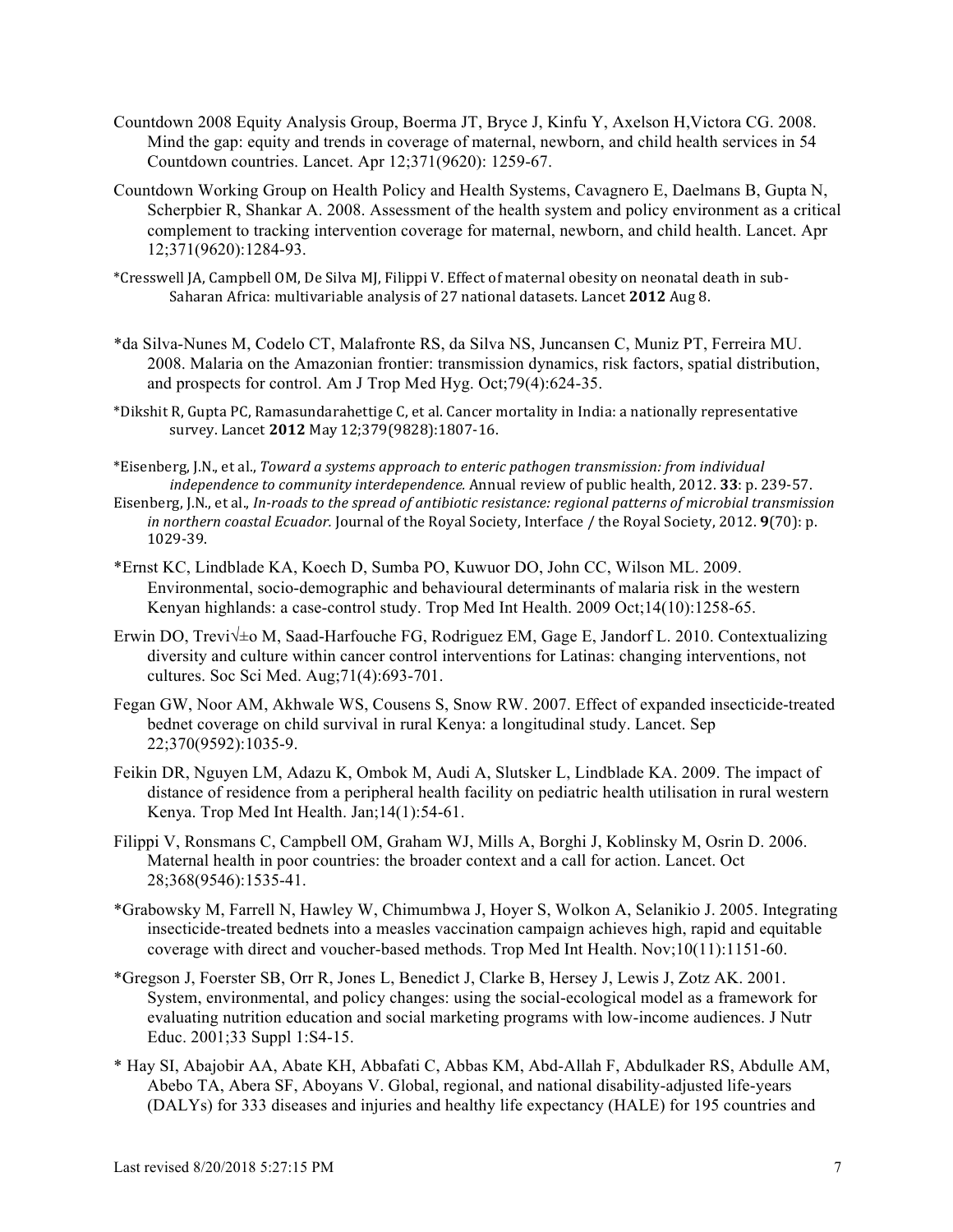territories, 1990–2016: a systematic analysis for the Global Burden of Disease Study 2016. The Lancet. 2017 Sep 16;390(10100):1260-344.

- \*Headey D, Hirvonen K, and Hoddinott J. 2018. Animal Sourced Foods and Stunting. Amer. J. Agr. Econ. doi:10.1093/ajae/aay053
- Haines A, Sanders D, Lehmann U, Rowe AK, Lawn JE, Jan S, Walker DG, Bhutta Z. 2007. Achieving child survival goals: potential contribution of community health workers. Lancet. Jun 23;369(9579):2121-31.
- \*Haines A, Smith KR, Anderson D, Epstein PR, McMichael AJ, Roberts I, Wilkinson P, Woodcock J, Woods J. 2007. Policies for accelerating access to clean energy, improving health, advancing development, and mitigating climate change. Lancet. Oct 6;370(9594):1264-81.
- Hyder AA, Murrow RH. 2008. Measures of Health and Disease in Populations, in International Public Health: Diseases, Programs, Systems and Policies, Black, Mills, and Merson (Eds), pp 1-42.
- \* Iannotti LL, Lutter CK, Stewart CP, Riofrío CA, Malo C, Reinhart G, Palacios A, Karp C, Chapnick M, Cox K, Waters WF. Eggs in early complementary feeding and child growth: a randomized controlled trial. Pediatrics. 2017 Jun 7:e20163459.
- \*Jeffery P, Jeffery R. 2010. Only when the boat has started sinking: A maternal death in rural north India. Soc Sci Med. May 20.
- \*Kavanagh A, Bentley RJ, Turrell G, Shaw J, Dunstan D, Subramanian SV. 2010. Socioeconomic position, gender, health behaviours and biomarkers of cardiovascular disease and diabetes. Soc Sci Med. Sep;71(6):1150-1160.
- \*Keiser J, Utzinger J, Caldas de Castro M, Smith TA, Tanner M, Singer BH. 2004. Urbanization in subsaharan Africa and implication for malaria control. Am J Trop Med Hyg. Aug;71(2 Suppl):118-27.
- Kibret S, Alemu Y, Boelee E, Tekie H, Alemu D, Petros B. 2010. The impact of a small-scale irrigation scheme on malaria transmission in Ziway area, Central Ethiopia. Trop Med Int Health. Jan;15(1):41- 50.
- \*Kidman R, Hanley JA, Subramanian SV, Foster G, Heymann J. 2010. AIDS in the family and community: the impact on child health in Malawi. Soc Sci Med. 2010 Sep;71(5):966-74.
- Kinmonth AL, Wareham NJ, Hardeman W, Sutton S, Prevost AT, Fanshawe T, Williams KM, Ekelund U, Spiegelhalter D, Griffin SJ. Efficacy of a theory-based behavioural intervention to increase physical activity in an at-risk group in primary care (ProActive UK): a randomised trial. Lancet. 2008 Jan 5;371(9606):41-8.
- Kittinger JN, Coontz KM, Yuan Z, Han D, Zhao X, Wilcox BA. 2009. Toward holistic evaluation and assessment: linking ecosystems and human well-being for the three gorges dam. Ecohealth. Dec; 6(4): 601-13.
- Kumar V, Mohanty S, Kumar A, Misra RP, Santosham M, Awasthi S, Baqui AH, Singh P, Singh V, Ahuja RC, Singh JV, Malik GK, Ahmed S, Black RE, Bhandari M, Darmstadt GL; Saksham Study Group. 2008. Effect of community-based behaviour change management on neonatal mortality in Shivgarh, Uttar Pradesh, India: a cluster-randomised controlled trial. Lancet. Sep 27;372(9644):1151-62.
- \*Lee IM, Shiroma EJ, Lobelo F, Puska P, Blair SN, Katzmarzyk PT. Effect of physical inactivity on major noncommunicable diseases worldwide: an analysis of burden of disease and life expectancy. Lancet 2012 Jul 21;380(9838):219-29.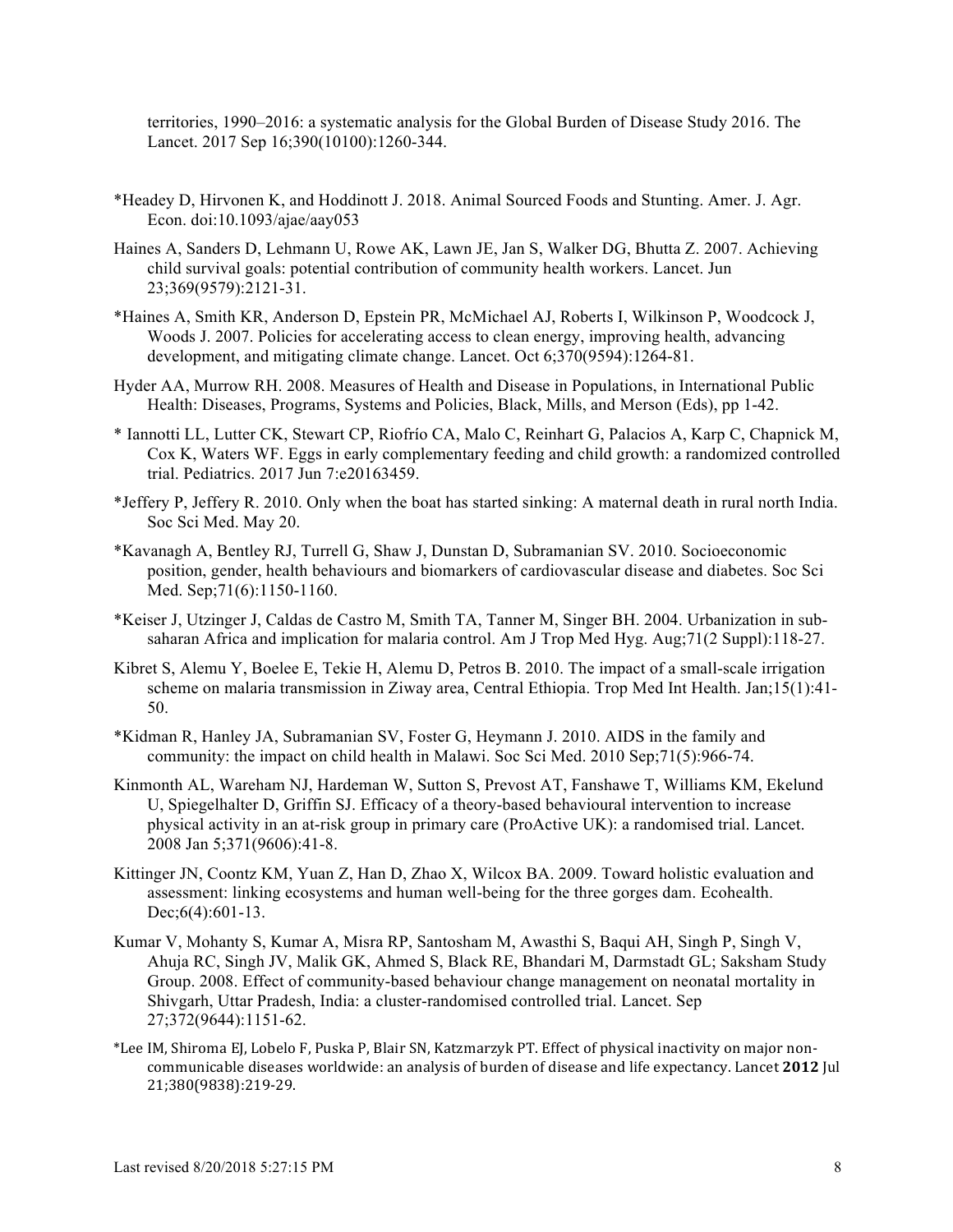\*Lee-Rife SM. 2010. Women's empowerment and reproductive experiences over the lifecourse. Soc Sci Med. Aug;71(3):634-42

\*Liu et al. 2012. Global, regional, and national causes of child mortality: an updated systematic analysis for 2010 with time trends since 2000. Lancet 379: 2151-61.

Lozano R. et al. 2012. Global and regional mortality from 235 causes of death for 20 age groups in 1990 and 2010: a systematic analysis for the Global Burden of Disease Study 2010. Lancet; 380:2095-128.

- Lytle LA. 2009. Examining the etiology of childhood obesity: The IDEA study. Am J Community Psychol. Dec;44(3-4):338-49.
- \*Lopez AD, Mathers CD, Ezzati M, Jamison DT, Murray CJ. 2006. Global and regional burden of disease and risk factors, 2001: systematic analysis of population health data. Lancet. May 27;367(9524):1747-57
- \*Lloyd, S.J., R.S. Kovats, and Z. Chalabi, *Climate change, crop yields, and undernutrition: development of a model* to quantify the *impact of climate scenarios on child undernutrition*. Environmental health perspectives, 2011. **119**(12): p. 1817-23.
- Masanja H, de Savigny D, Smithson P, Schellenberg J, John T, Mbuya C, Upunda G, Boerma T, Victora C, Smith T, Mshinda H. 2008. Child survival gains in Tanzania: analysis of data from demographic and healthsurveys. Lancet. Apr 12;371(9620):1276-83.
- \*Masiye F, Chitah BM, McIntyre D. 2010. From targeted exemptions to user fee abolition in health care: experience from rural Zambia, Soc Sci Med. Aug;71(4):743-50.
- \*Mayosi BM, Flisher AJ, Lalloo UG, Sitas F, Tollman SM, Bradshaw D. 2009. The burden of noncommunicable diseases in South Africa. Lancet. Sep 12;374 (9693):934-47.
- McMahon SA, Winch PJ, Caruso BA\*, Obure AF, Ogutu EA, Ochari IA and **Rheingans RD**. 2011. The girl with her period is the one to hang her head' Reflections on menstrual management among schoolgirls in rural Kenya. BMC Int Health Hum Rights. 16;11 (1): 7.
- Miranda JJ, Kinra S, Casas JP, Davey Smith G, Ebrahim S. 2008. Non-communicable diseases in lowand middle-income countries: context, determinants and health policy. Trop Med Int Health. Oct;13(10):1225-34.
- Murray CJ, Laakso T, Shibuya K, Hill K, Lopez AD. 2007. Can we achieve Millennium Development Goal 4? New analysis of country trends and forecasts of under-5 mortality to 2015. Lancet. Sep 22;370(9592):1040-54.
- \* Naghavi M, Abajobir AA, Abbafati C, Abbas KM, Abd-Allah F, Abera SF, Aboyans V, Adetokunboh O, Afshin A, Agrawal A, Ahmadi A. Global, regional, and national age-sex specific mortality for 264 causes of death, 1980–2016: a systematic analysis for the Global Burden of Disease Study 2016. The Lancet. 2017 Sep 16;390(10100):1151-210.
- \*Nathan R, Masanja H, Mshinda H, Schellenberg JA, de Savigny D, Lengeler C, Tanner M, Victora CG. 2004. Mosquito nets and the poor: can social marketing redress inequities in access? Trop Med Int Health. Oct;9(10):1121-6.
- Noor AM, Zurovac D, Hay SI, Ochola SA, Snow RW. 2003. Defining equity in physical access to clinical services using geographical information systems as part of malaria planning and monitoring in Kenya. Trop Med Int Health. Oct;8(10):917-26.
- Noor AM, Mutheu JJ, Tatem AJ, Hay SI, Snow RW. 2009. Insecticide-treated net coverage in Africa: mapping progress in 2000-07. Lancet. Jan 3;373(9657):58-67.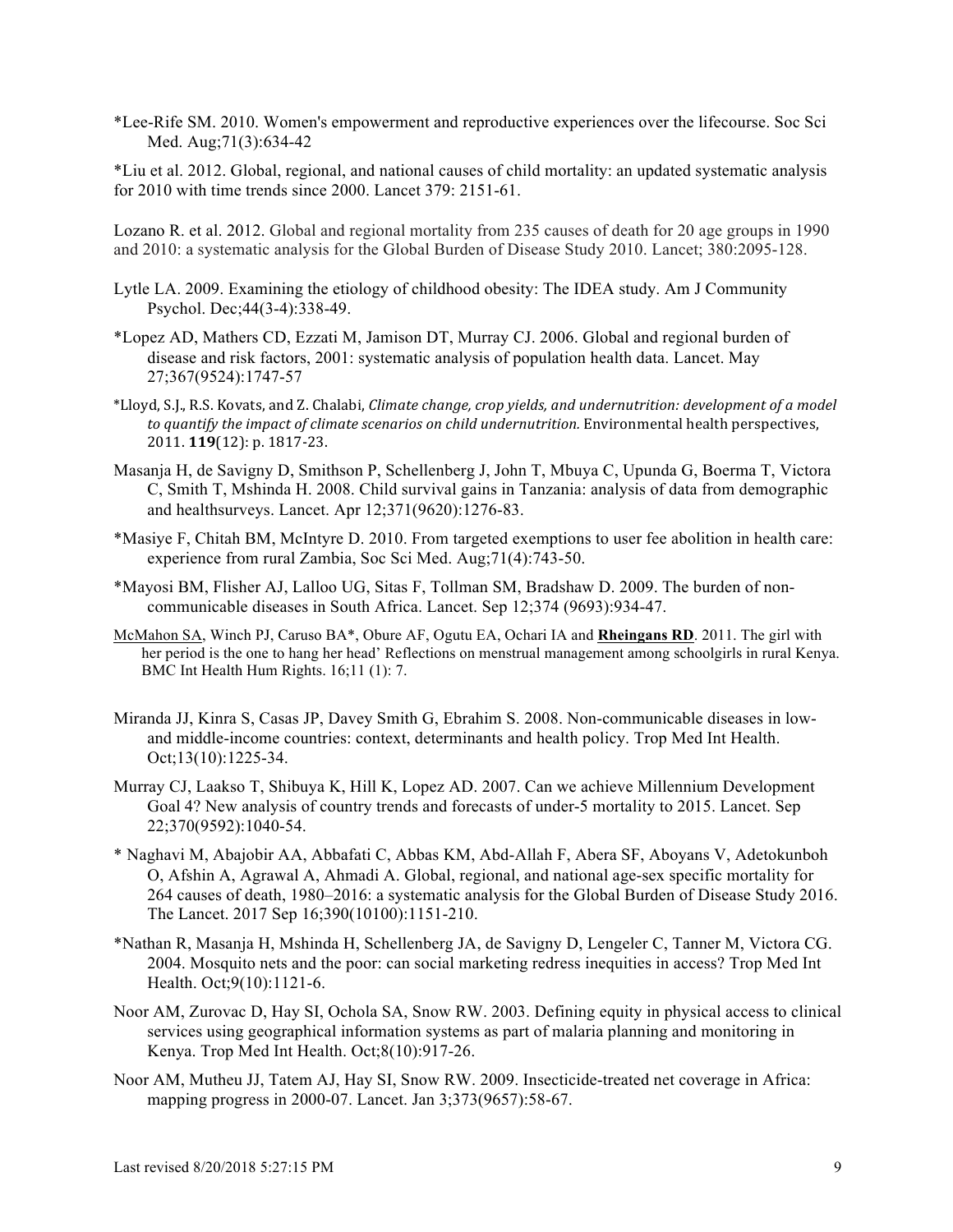- O'Meara WP, Bejon P, Mwangi TW, Okiro EA, Peshu N, Snow RW, Newton CR, Marsh K. 2008. Effect of a fall in malaria transmission on morbidity and mortality in Kilifi, Kenya. Lancet. Nov 1;372(9649):1555-62.
- Pagel C, Lewycka S, Colbourn T, Mwansambo C, Meguid T, Chiudzu G, Utley M, Costello AM. 2009. Estimation of potential effects of improved community-based drug provision, to augment healthfacility strengthening, on maternal mortality due to post-partum haemorrhage and sepsis in sub-Saharan Africa: an equity-effectiveness model. Lancet. Oct 24;374(9699):1441-8.
- \*Patz JA, Olson SH, Uejio CK, Gibbs HK. 2008. Disease emergence from global climate and land use change. Med Clin North Am. Nov;92(6):1473-91, xii.
- \*Pikora T, Giles-Corti B, Bull F, Jamrozik K, Donovan R. 2003. Developing a framework for assessment of the environmental determinants of walking and cycling. Soc Sci Med. Apr;56(8):1693-703.
- Ravishankar N, Gubbins P, Cooley RJ, Leach-Kemon K, Michaud CM, Jamison DT, Murray CJ. 2009. Financing of global health: tracking development assistance for health from 1990 to 2007. Lancet. Jun 20;373(9681):2113-24.
- Rheinlander T, Samuelsen H, Dalsgaard A, Konradsen F. 2010. Hygiene and sanitation among ethnic minorities in Northern Vietnam: does government promotion match community priorities? Soc Sci Med. Sep;71(5):994-1001.
- Riley GA, Baah-Odoom D. 2010. Do stigma, blame and stereotyping contribute to unsafe sexual behaviour? A test of claims about the spread of HIV/AIDS arising from social representation theory and the AIDS risk reduction model. Soc Sci Med. Aug;71(3): 600-7.
- \*Rosato M, Laverack G, Grabman LH, Tripathy P, Nair N, Mwansambo C, Azad K, Morrison J, Bhutta Z, Perry H, Rifkin S, Costello A. 2008. Community participation: lessons for maternal, newborn, and child health. Lancet. Sep 13;372(9642):962-71.
- Schrecker T, Labonte R, De Vogli R. 2008. Globalisation and health: the need for a global vision. Lancet. Nov 8:372(9650):1670-6.
- Scrimshaw S, Culture, Behavior and Health, in International Public Health: Diseases, Programs, Systems and Policies, Black, Mills, and Merson (Eds), pp 1-42.
- Seeley J, Biraro S, Shafer LA, Nasirumbi P, Foster S, Whitworth J, Grosskurth H. 2008. Using in-depth qualitative data to enhance our understanding of quantitative results regarding the impact of HIV and AIDS on households in rural Uganda. Soc Sci Med. Nov;67(9):1434-46.
- Schelling, E., et al., *Morbidity and nutrition patterns of three nomadic pastoralist communities of Chad.* Acta tropica, 2005. **95**(1): p. 16-25.
- \*Semba RD, de Pee S, Sun K, Sari M, Akhter N, Bloem MW. Effect of parental formal education on risk of child stunting in Indonesia and Bangladesh: a cross-sectional study. Lancet 2008 Jan 26;371(9609):322-8.
- \*Smith KR, Corvalan CF, Kjellstrom T. 1999. How much global ill health is attributable to environmental factors? Epidemiology. Sep;10(5):573-84.
- Smith KR, Mehta S. 2003.The burden of disease from indoor air pollution in developing countries: comparison of estimates. Int J Hyg Environ Health. Aug;206(4-5):279-89
- Spangler SA, Bloom SS. 2010. Use of biomedical obstetric care in rural Tanzania: the role of social and material inequalities. Soc Sci Med. Aug;71(4):760-8.
- \*Stevens G, Dias RH, Thomas KJ, Rivera JA, Carvalho N, Barquera S, Hill K, Ezzati M. 2008. Characterizing the epidemiological transition in Mexico: national and sub-national burden of diseases, injuries, and risk factors. PLoS Med. Jun 17;5(6):e125.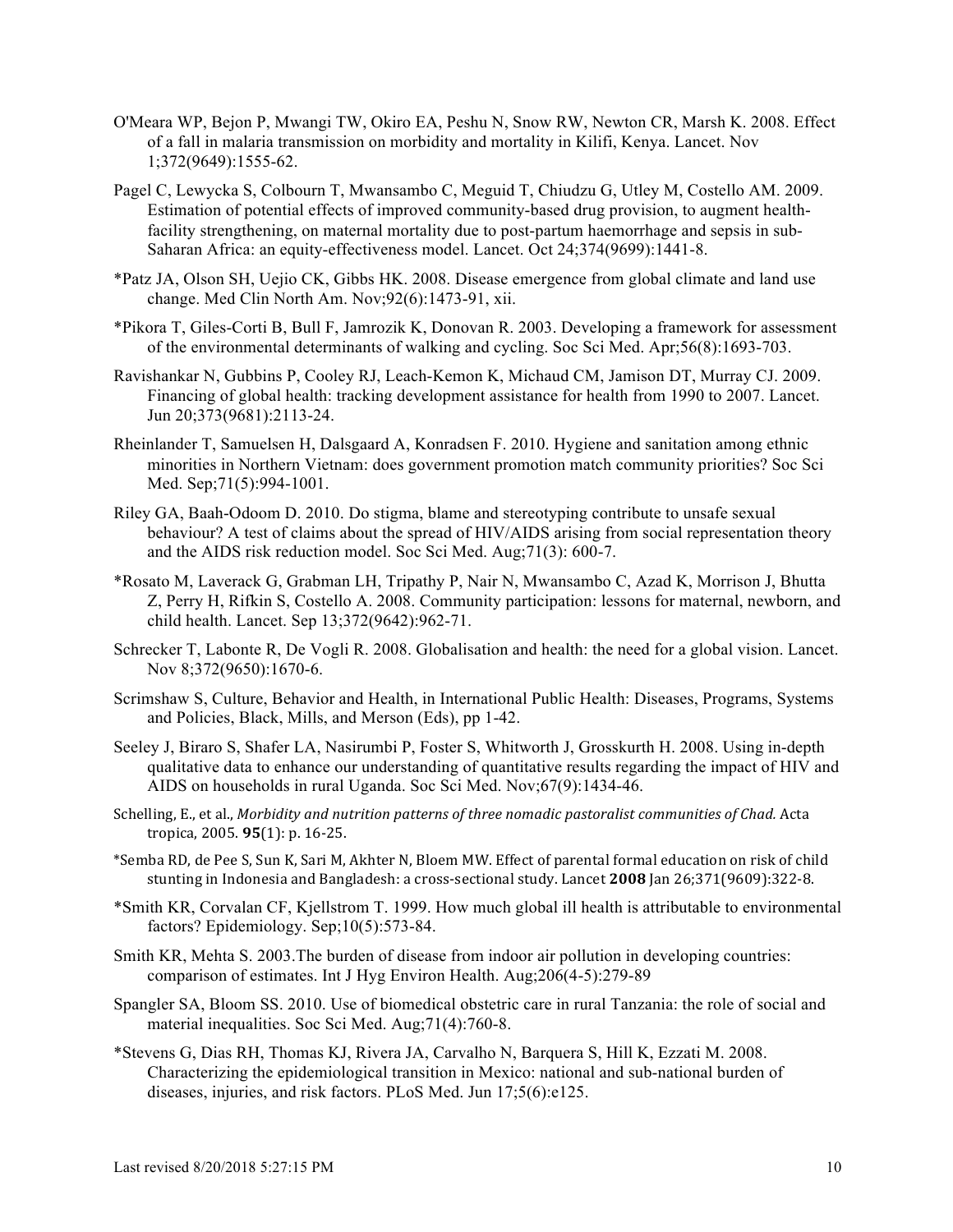- Tielsch JM, Khatry SK, Stoltzfus RJ, Katz J, LeClerq SC, Adhikari R, Mullany LC, Black R, Shresta S. 2007. Effect of daily zinc supplementation on child mortality in southern Nepal: a community-based, cluster randomised, placebo-controlled trial. Lancet. Oct 6;370(9594):1230-9.
- \*Tollman SM, Kahn K, Sartorius B, Collinson MA, Clark SJ, Garenne ML. 2008. Implications of mortality transition for primary health care in rural South Africa: a population-based surveillance study. Lancet. Sep 13;372(9642):893-901.
- Tottrup C, Tersbol BP, Lindeboom W, Meyrowitsch D. 2009. Putting child mortality on a map: towards an understanding of inequity in health. Trop Med Int Health. Jun;14(6):653-62.
- Vapattanawong P, Hogan MC, Hanvoravongchai P, Gakidou E, Vos T, Lopez AD, Lim SS. 2007. Reductions in child mortality levels and inequalities in Thailand: analysis of two censuses. Lancet. Mar 10;369(9564):850-5.
- \*Vearey, J., et al., *Urban health in Johannesburg: the importance of place in understanding intra-urban inequalities in a context of migration and HIV.* Health & place, 2010. **16**(4): p. 694-702.
- \*Victora CG, Wagstaff A, Schellenberg JA, Gwatkin D, Claeson M, Habicht JP.2003 Applying an equity lens to child health and mortality: more of the same is not enough. Lancet. 2003 Jul 19;362(9379):233-41.
- Vrazel J, Saunders RP, Wilcox S. 2008. An overview and proposed framework of social-environmental influences on the physical-activity behavior of women. Am J Health Promot. Sep-Oct;23(1):2-12.
- \* Wang H, Abajobir AA, Abate KH, Abbafati C, Abbas KM, Abd-Allah F, Abera SF, Abraha HN, Abu-Raddad LJ, Abu-Rmeileh NM, Adedeji IA. Global, regional, and national under-5 mortality, adult mortality, age-specific mortality, and life expectancy, 1970–2016: a systematic analysis for the Global Burden of Disease Study 2016. The Lancet. 2017 Sep 16;390(10100):1084-150.
- \*Walker N, Bryce J, Black RE. 2007. Interpreting health statistics for policymaking: the story behind the headlines. Lancet. Mar 17;369(9565):956-63.
- \*Weissman J, Besser RE. 2004. Promoting appropriate antibiotic use for pediatric patients: a social ecological framework. Semin Pediatr Infect Dis. Jan;15(1):41-51.
- Wilkinson P, Smith KR, Joffe M, Haines A. 2007. A global perspective on energy: health effects and injustices. Lancet. Sep 15;370(9591):965-78.
- Wilkinson P, Smith KR, Davies M, Adair H, Armstrong BG, Barrett M, Bruce N, Haines A, Hamilton I, Oreszczyn T, Ridley I, Tonne C, Chalabi Z. 2009. Public health benefits of strategies to reduce greenhouse-gas emissions: household energy. Lancet. 2009 Dec 5;374(9705):1917-29.
- Wilkinson P, Smith KR, Joffe M, Haines A. 2007. A global perspective on energy: health effects and injustices. Lancet. Sep 15;370(9591):965-78.
- \*World Health Organization. 2008. The Global Burden of Disease: 2004 Update http://www.who.int/healthinfo/global\_burden\_disease/2004\_report\_update/en/index.html
- \*World Health Organization. 2006. Global burden of disease and risk factors http://www.dcp2.org/pubs/GBD
- \*Zhang J, Mauzerall DL, Zhu T, Liang S, Ezzati M, Remais JV. 2010. Environmental health in China: progress towards clean air and safe water. Lancet. Mar 27;375(9720):1110-9
- \*Yang G, Kong L, Zhao W, Wan X, Zhai Y, Chen LC, Koplan JP. 2008. Emergence of chronic noncommunicable diseases in China. Lancet. Nov 8;372(9650):1697-705.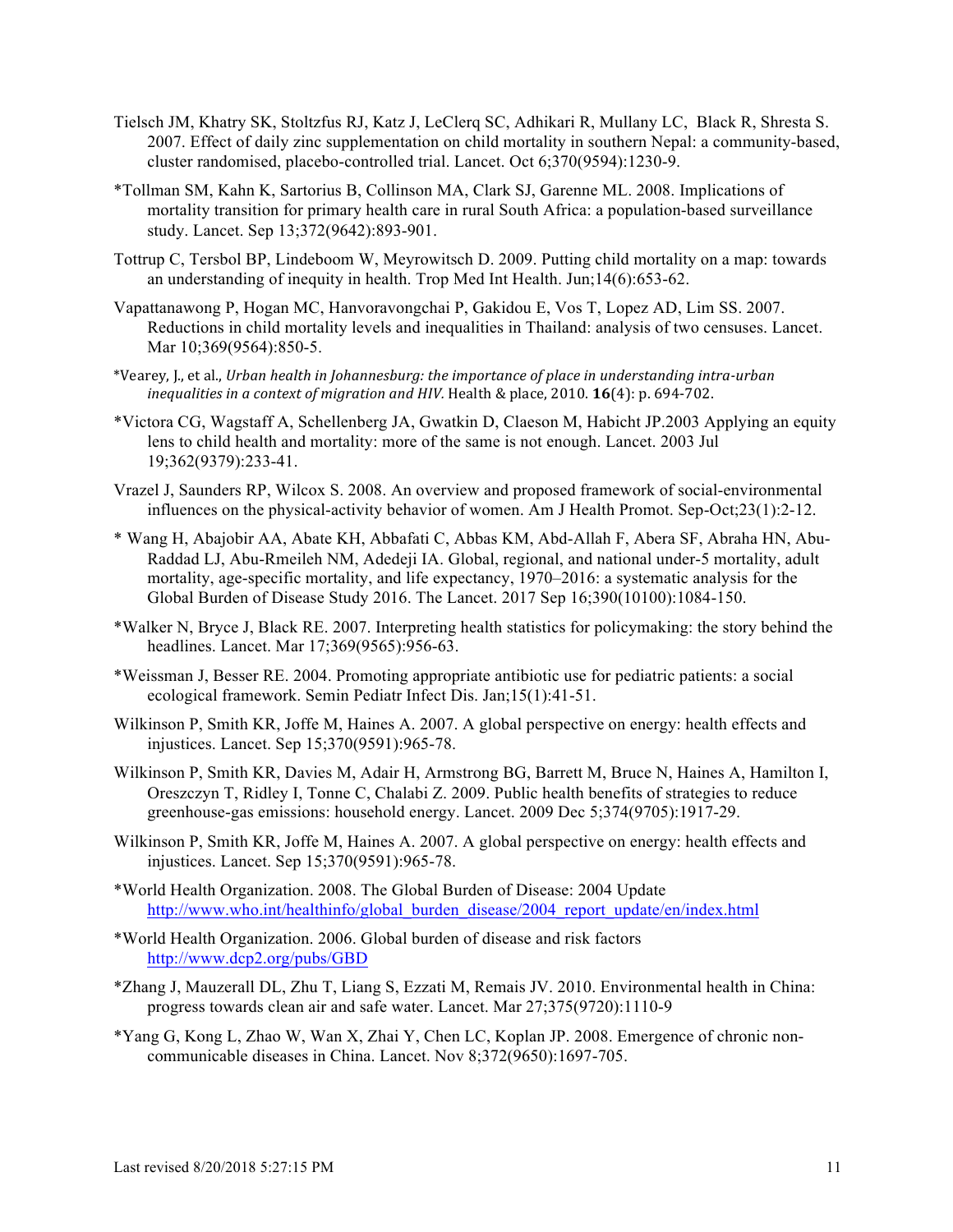## **Academic Integrity**

Students are expected to act in accordance with the University of Florida policy on academic integrity (see Student Conduct Code, the Graduate Student Handbook or this web site for more details: **www.dso.ufl.edu/judicial/procedures/academicguide.php**). Cheating, lying, misrepresentation, or plagiarism in any form is unacceptable and inexcusable behavior. The UF Honor Code is:

*We, the members of the University of Florida community, pledge to hold ourselves and our peers to the highest standards of honesty and integrity.*

## **Policy Related to Class Attendance and Behavior**

Students are expected to attend all classes. Special circumstances should be brought to the attention of the instructor. Students who miss more than three classes will be dismissed from the course. Personal issues with respect to class attendance or fulfillment of course requirements will be handled on an individual basis. Cell phones must be silenced in class. Students may use laptop computers for the purpose of notetaking during class. Misuse of this privilege may lead to a ban on laptops for the entire class.

## **Policy Regarding Make-up Work**

Students are expected to submit all assignments and to complete all take home exams on time. If timely submissions cannot occur, students should contact the course instructor to discuss options for completing the outstanding work. The instructor is not required to accept late submissions, regardless of when s/he is consulted. Students who do not contact the instructor regarding late work should expect to receive no credit for the assignment/exam.

## **Accommodations for Students with Disabilities**

If you require classroom accommodation because of a disability, you must first register with the Dean of Students Office (http://oss.ufl.edu/). The Dean of Students Office will provide documentation to you, which you then give to the instructor when requesting accommodation. The College is committed to providing reasonable accommodations to assist students in their coursework.

## **Counseling and Student Health**

Students may occasionally have personal issues that arise in the course of pursuing higher education or that may interfere with their academic performance. If you find yourself facing problems affecting your coursework, you are encouraged to talk with an instructor and to seek confidential assistance at the University of Florida Counseling Center, 352-392-1575, or Student Mental Health Services, 352-392- 1171. Visit their web sites for more information: http://www.counsel.ufl.edu/ or http://www.health.ufl.edu/shcc/smhs/index.htm#urgent

The Student Health Care Center at Shands is a satellite clinic of the main Student Health Care Center located on Fletcher Drive on campus. Student Health at Shands offers a variety of clinical services, including primary care, women's health care, immunizations, mental health care, and pharmacy services. The clinic is located on the second floor of the Dental Tower in the Health Science Center. For more information, contact the clinic at 392-0627 or check out the web site at: www.health.ufl.edu/shcc

Crisis intervention is always available 24/7 from: Alachua County Crisis Center: (352) 264-6789.